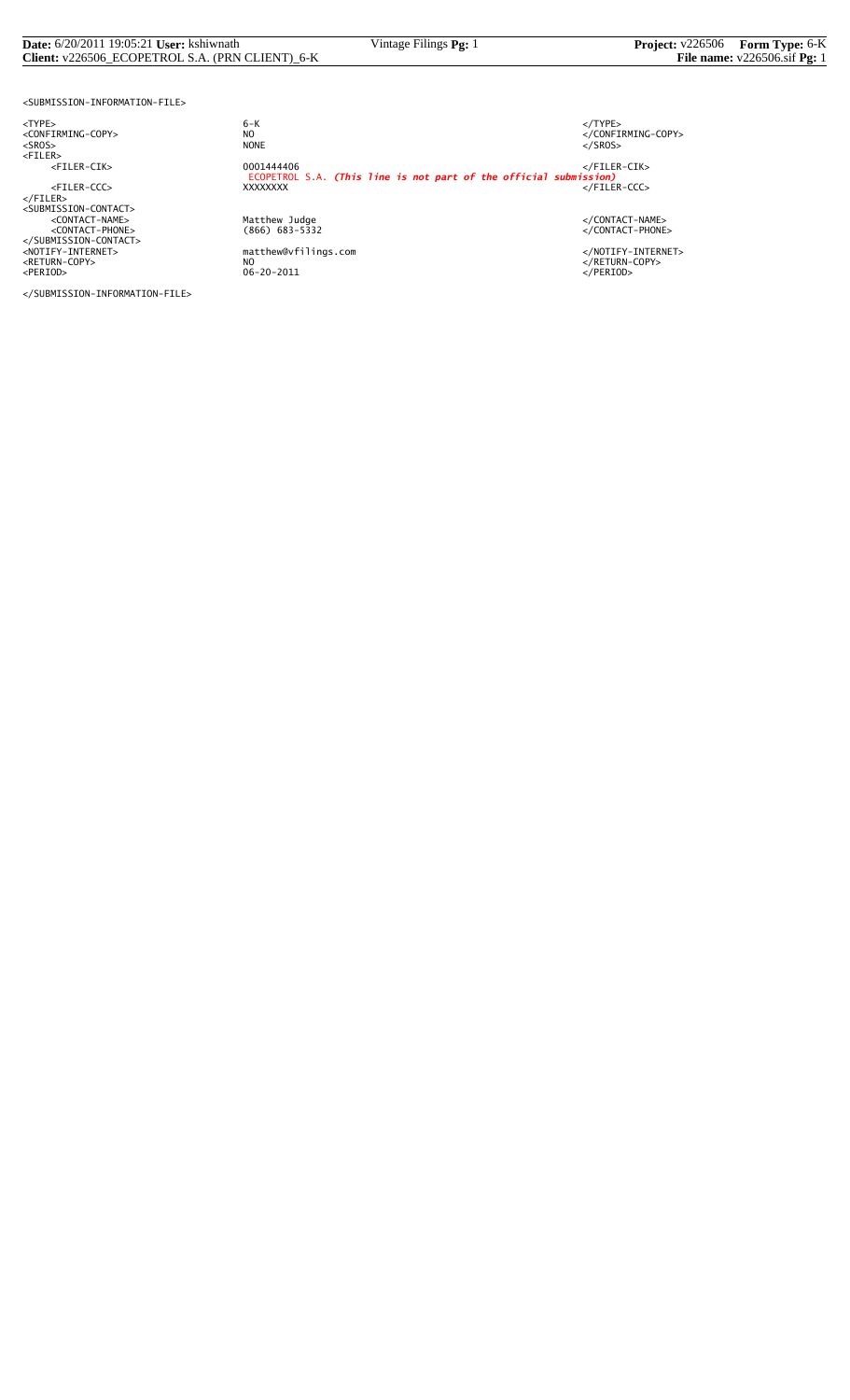## **SECURITIES AND EXCHANGE COMMISSION Washington, D.C. 20549**

 $\overline{a}$ 

 $\overline{a}$ 

 $\overline{a}$ 

 $\overline{a}$ 

## **FORM 6-K REPORT OF FOREIGN PRIVATE ISSUER PURSUANT TO RULE 13a-16 OR 15d-16 OF THE SECURITIES EXCHANGE ACT OF 1934**

June 2011

Commission File Number: 333-153452

**ECOPETROL S.A.**

*(Exact name of registrant as specified in its Charter)*  $\overline{a}$ 

> Carrera 7 No. 37 – 69 BOGOTA – COLOMBIA

*(Address of registrant's principal executive offices)*

Indicate by check mark whether the registrant files or will file annual reports under cover Form 20-F or Form 40-F.

Form 20-F  $\boxtimes$  Form 40-F  $\Box$ 

Indicate by check mark if the registrant is submitting the Form 6-K in paper as permitted by Regulation S-T Rule 101(b)(1):

 $Yes$   $\Box$  No  $\boxtimes$ 

Indicate by check mark if the registrant is submitting the Form 6-K in paper as permitted by Regulation S-T Rule 101(b)(7):

 $Yes$   $\Box$  No  $\boxtimes$ 

Indicate by check mark whether by furnishing the information contained in this Form, the registrant is also thereby furnishing the information to the Commission pursuant to Rule 12g3-2(b) under the Securities Exchange Act of 1934.

Yes □ No ⊠

If "Yes" is marked, indicate below the file number assigned to the registrant in connection with Rule  $12g3-2(b)$ : 82- $N/A$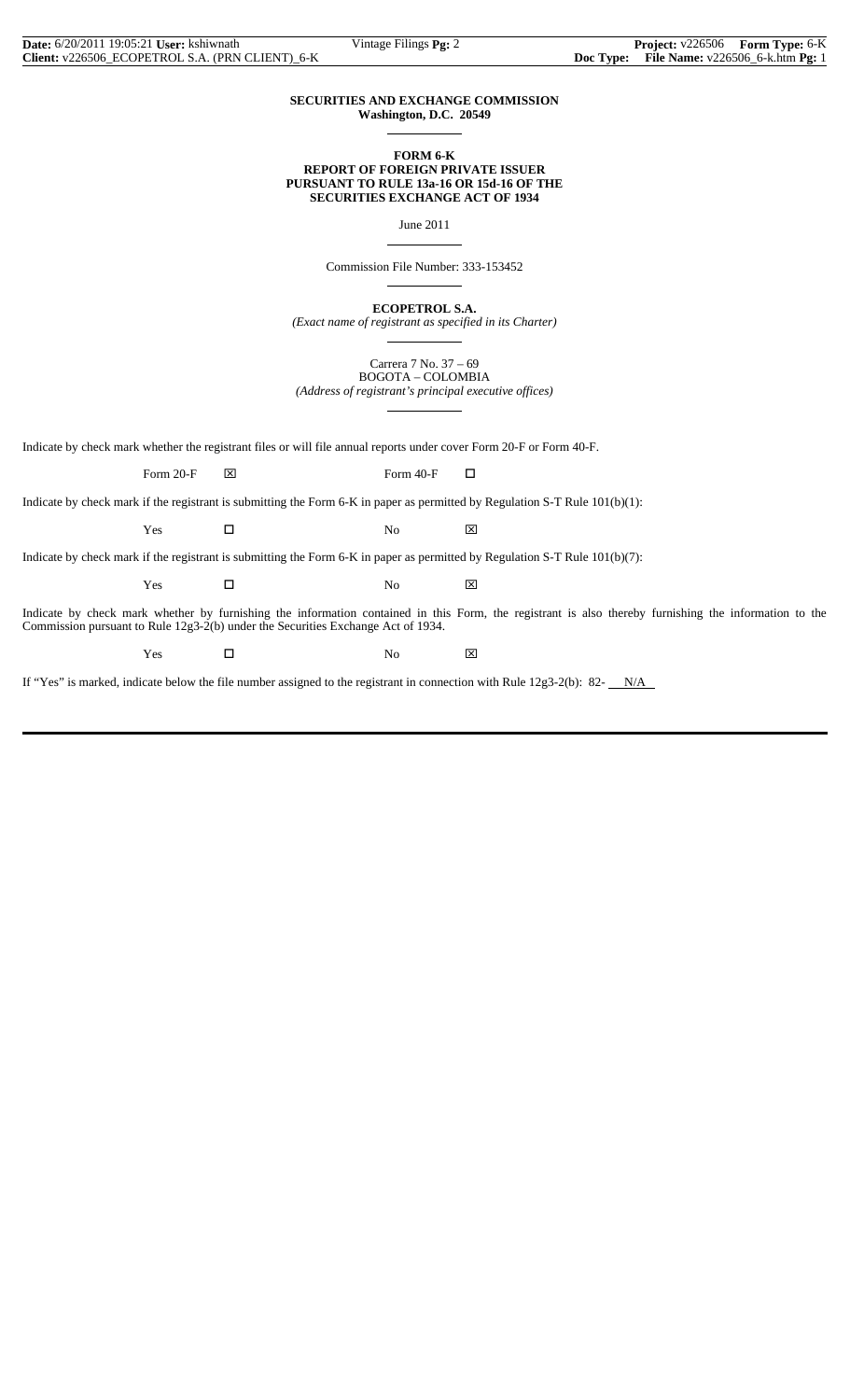



# **ECOPETROL S.A. MOURNS THE DEATH OF Mr. DAVID ROJAS CASTRO, A MEMBER OF ITS BOARD OF DIRECTORS**

The Board of Directors, the President and staff at Ecopetrol deeply mourn the death of Mr. David Rojas Castro, and convey their condolences to his family and friends.

Mr. Rojas Castro was a member of the Board of Directors of Ecopetrol S.A. on behalf of hydrocarbon producing provinces starting in March of 2011, when he was elected by the General Shareholders' Assembly.

The appointment of his replacement on the Board of Directors will be announced in due course.

# **Bogotá, Colombia – June 20, 2011**

*Ecopetrol is Colombia's largest integrated oil & gas company, where it accounts for 60% of total production. It is one of the top 40 oil companies in the world and the fourth largest oil company in Latin America. The Company is also involved in exploration and production activities in Brazil, Peru and the United States Gulf Coast, and owns the main refineries in Colombia, most of the network of oil and multiple purpose pipelines in the country, petrochemical plants, and is entering into the biofuels business.*

*This release contains forward-looking statements relating to the prospects of the business, estimates for operating and financial results, and those related to growth prospects of Ecopetrol. These are merely projections and, as such, are based exclusively on the expectations of management concerning the future of the business and its continued access to capital to fund the Company's business plan. Such forward-looking statements depend, substantially, on changes in market conditions, government regulations, competitive pressures, the performance of the Colombian economy and the industry, among other factors; therefore, they are subject to change without prior notice.*

#### **Contact us for any additional information:**

**Investor Relations Alejandro Giraldo** Phone: +571-234-5190 Email: investors@ecopetrol.com.co

------------------------------------------

**Media Relations (Colombia) Mauricio Téllez** Phone: + 571-2345377 Fax: +571-2344480 Email: mtellez@ecopetrol.com.co

Website: www.ecopetrol.com.co

Dirección de Relacionamiento con el Inversionista Tel: 2345190 – Fax: 2345648 investors@ecopetrol.com.co www.ecopetrol.com.co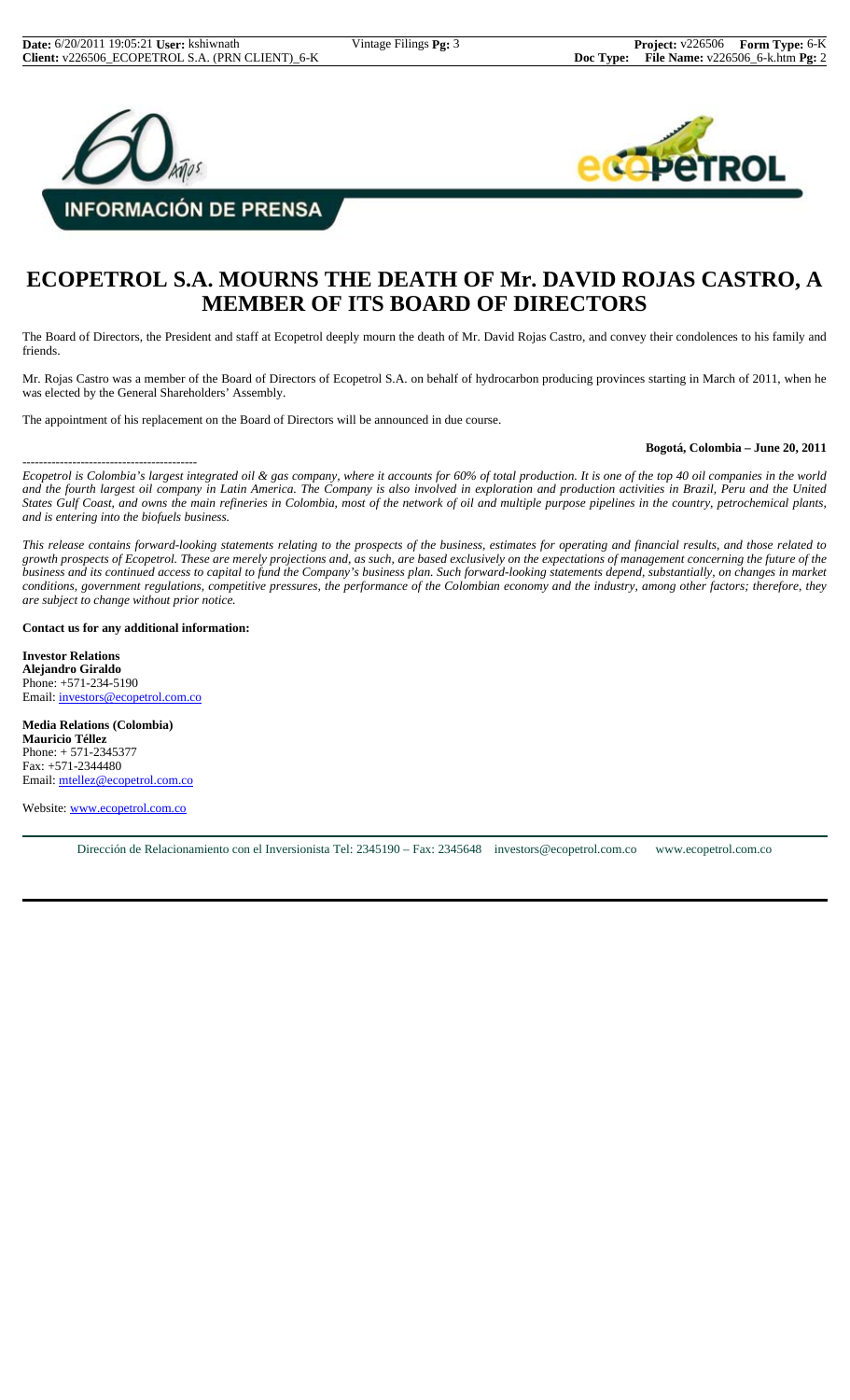| <b>Date:</b> 6/20/2011 19:05:21 <b>User:</b> kshiwnath | Vintage Filings Pg: 4 | <b>Project:</b> v226506 Form Type: 6-K              |  |
|--------------------------------------------------------|-----------------------|-----------------------------------------------------|--|
| Client: v226506 ECOPETROL S.A. (PRN CLIENT) 6-K        |                       | <b>Doc Type:</b> File Name: $v226506$ 6-k.htm Pg: 3 |  |

# SIGNATURE

Pursuant to the requirements of the Securities Exchange Act of 1934, the Registrant has duly caused this report to be signed on its behalf by the undersigned, thereto duly authorized.

Date: June 20, 2011

Ecopetrol S.A.

By: /s/ Adriana M. Echeverri Name: Adriana M. Echeverri Title: Chief Financial Officer

6